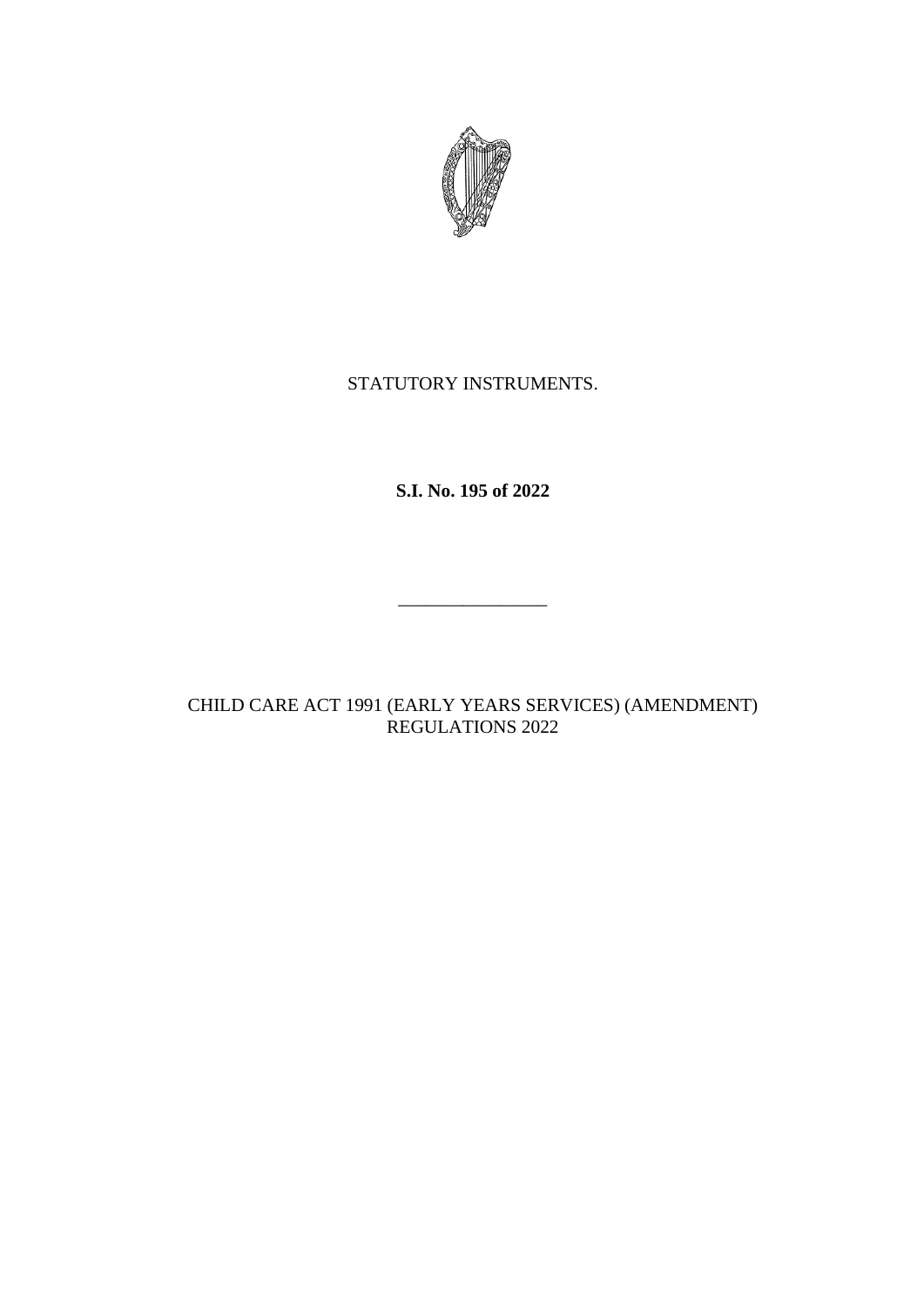# S.I. No. 195 of 2022

# CHILD CARE ACT 1991 (EARLY YEARS SERVICES) (AMENDMENT) REGULATIONS 2022

I, RODERIC O'GORMAN, Minister for Children, Equality, Disability, Integration and Youth, in exercise of the powers conferred on me by section 58B (inserted by section 92 of the Child and Family Agency Act 2013 (No. 40 of 2013)) (as adapted by the Housing, Planning and Local Government (Alteration of Name of Department and Title of Minister) Order 2020 (S.I. No. 408 of 2020) and by the Education and Skills (Alteration of Name of Department and Title of Minister) Order 2020 (S.I. 450 of 2020)) of the Child Care Act 1991 (No. 17 of 1991), after consultation with the Minister for Education and the Minister for Housing, Local Government and Heritage, hereby make the following regulations:

# *Title and commencement*

1. (1) These Regulations may be cited as the Child Care Act 1991 (Early Years Services) (Amendment) Regulations 2022.

(2) These Regulations (other than Regulation 4) come into operation on 27 April 2022.

(3) Regulation 4 comes into operation on 31 January 2023.

## *Interpretation*

2. In these Regulations:

"Principal Regulations" means the Child Care Act 1991 (Early Years Services) Regulations 2016 (S.I. No. 221 of 2016) as amended by the Child Care Act 1991 (Early Years Services) (Amendment) Regulations 2016 (S.I. No. 632 of 2016) and the Child Care Act 1991 (Early Years Services) (Amendment) Regulations 2021 (S.I. No. 401 of 2021).

"Renewal of Registration" means the application process applying to a registered provider who has reached the end of their registration period and wishes to remain on the register as set out in section 58D(10) of the Act.

"Certificate of Registration" means a certificate issued by the Agency to a registered provider of a prescribed pre-school service setting out the details of the service registration.

## *Amendment of Regulation 6 of the Principal Regulations*

- 3. Regulation 6 of the Principal Regulations is amended
	- (*a*) in paragraph (1), by the insertion of "or services seeking to apply for renewal of registration" after "other than temporary preschool services".
	- (*b*) By inserting after paragraph (1) the following paragraph:

*Notice of the making of this Statutory Instrument was published in "Iris Oifigiúil" of* 29*th April,* 2022*.*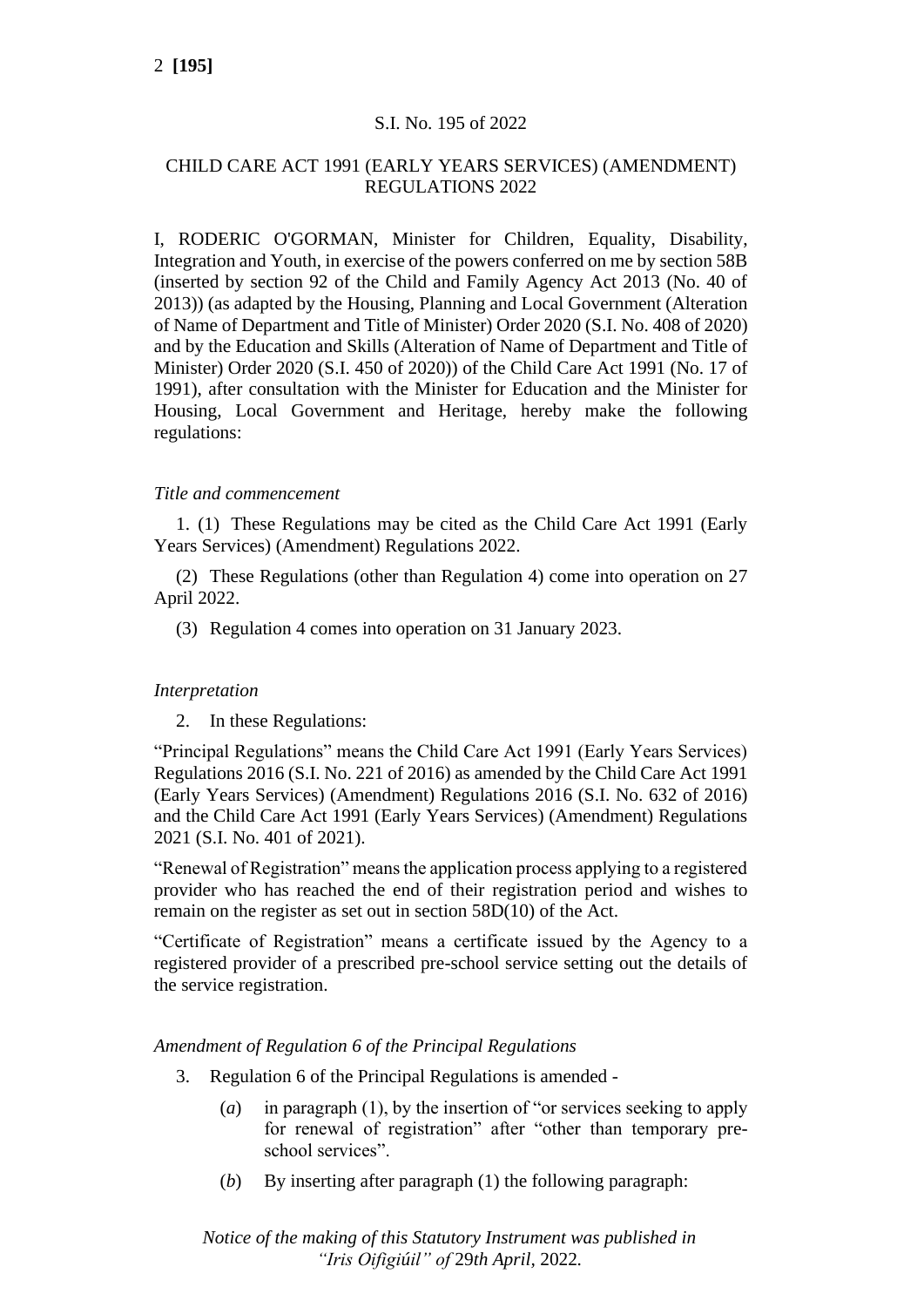"(1A) The form set out in Schedule 2A is prescribed for the purposes of section 58D(3) for services seeking to apply for renewal of registration. Such services must have previously supplied, at registration or renewal of registration, all supporting documentation or evidence required to fulfil the requirements of the registration process as set out in Schedule 2*.*"

(*c*) By inserting after paragraph (5) the following paragraph:

"(5A) A person making an application under section 58D(2) in accordance with paragraph (1A) shall enclose with the form set out in Schedule 2A-

- (*a*) a copy of the vetting disclosure received from the National Vetting Bureau of the Garda Síochána in accordance with the Act of 2012 in respect of—
	- (i) the person,
	- (ii) where the person is a body corporate, each director of the body, and
	- (iii) where the person in charge is different to the registered provider, the person in charge,
- (*b*) such documentation as demonstrates that the person making the application has valid and appropriate insurance cover for the pre-school service."
- (*d*) in subparagraph (6)(a), by substituting "applying," for "applying, and".
- (*e*) by the inserting after subparagraph (6)(a) the following subparagraph:
	- "(aa) may assess any information previously provided by the registered provider in relation to the pre-school service or any information or documents held by the Agency in relation to the pre-school service including information or documents obtained during inspection, and".

## *Insertion of new Regulation 7A of the Principal Regulations*

4. The Principal Regulations are amended by inserting after Regulation 7 the following Regulation:

## "*Certificate of Registration*

7A. (1) A registered provider of a pre-school service shall be furnished with a certificate of registration for the service by the Agency.

(2) The Agency shall ensure that a certificate of registration is issued to a pre-school service as soon as is practicable following any change to the details of registration on the register including:

(a) following registration or renewal of registration of the service,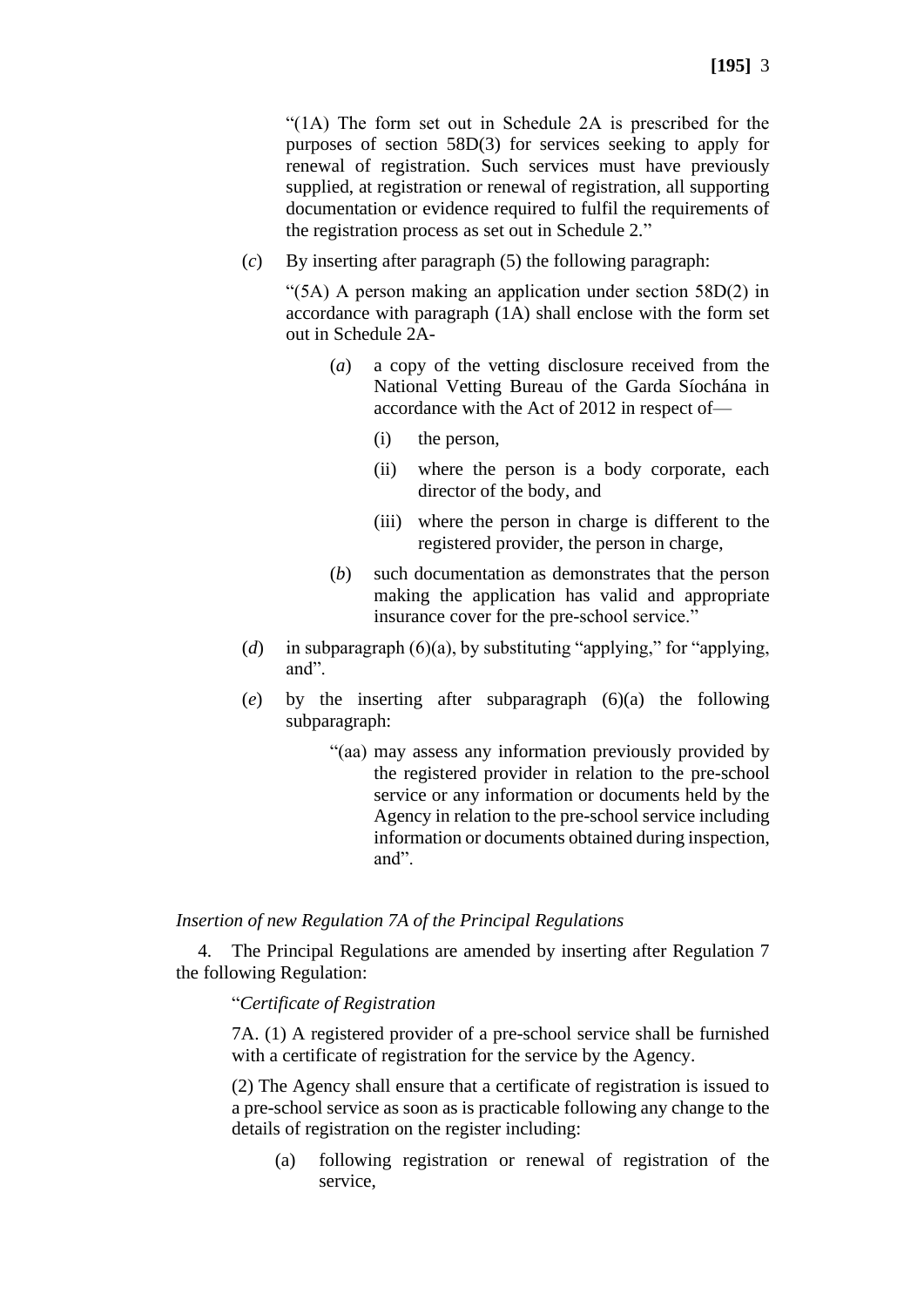- (*b*) following completion of a change in circumstance as prescribed in Regulation 8,
- (*c*) following attachment or removal of one or more conditions of registration under sections 58(D) (5) and (8) of the Act, or
- (*d*) where the Agency has become aware that any particular entered in the register is incorrect in line with 58(D)(7).

(3) A certificate of registration shall include all details in relation to the pre-school service as contained in the register.

(4) A registered provider shall ensure that a certificate of registration for a pre-school service is displayed in a prominent position within the service where it is clearly visible to parents and members of the public who enter the service.

(5) A registered provider shall ensure that the certificate displayed in the pre-school service is the most recent certificate issued to the service by the Agency.

(6) A registered provider shall not alter or amend the particulars detailed on the certificate of registration."

# *Insertion of new Schedule 2A of the Principal Regulations*

5. The Principal Regulations are amended by inserting after Schedule 2 the following Schedule:

## "**Schedule 2A**

# **Application Form and Declaration for Renewal of Registration of a Pre-school Service**

*This form is for use by a registered provider who wishes to renew the registration of a pre-school service. This form may not be used by applicants making a first-time application for registration.*

Part VIIA of the Child Care Act 1991 as inserted by Section 92 of the Child & Family Agency Act 2013.

## **Please complete in BLACK pen, in BLOCK CAPITALS**

## **Information to be enclosed with application form:**

- Garda vetting for registered provider and person in charge (if different) and, where the proposed registered provider is a corporate body, each director of the body
- Copy of the Certificate of Insurance or written confirmation of insurance cover
- Application Fee Due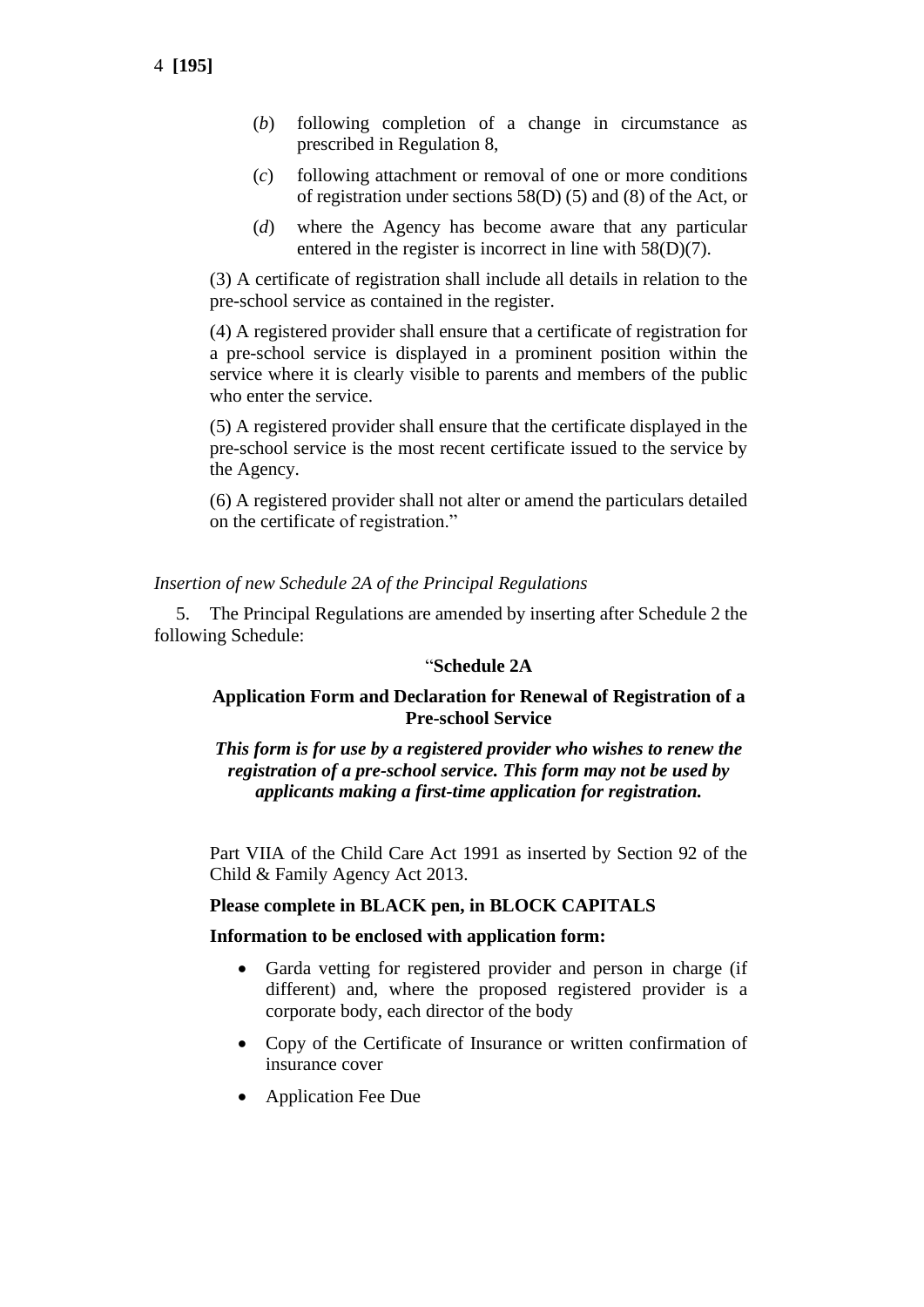## **General Details:**

Registered Provider Name: Service Name: Registration Number:

# **Standard Declaration:**

I declare that I am the registered provider of a pre-school service which is entered on the register of pre-school services as provided for in Section 58C of the Act.

I declare that I have previously supplied, at registration or renewal of registration, all supporting documentation or evidence required to fulfill the requirements of the registration process as set out in Schedule 2.

I declare that (please tick either (a) or (b)):

 $\Box$  (a) I have made no material alterations to my registered service which would require a change in the details in relation to the service contained in the register since last registration or last renewal of registration and that the details relating to my service as contained in the register are correct, or

 $\Box$  (b) all changes made to my registered service since last registration or last renewal of registration have been notified to Tusla in accordance with Regulation 8 along with relevant supporting documentation and that such changes have been duly approved by Tusla.

I acknowledge that Tusla may carry out any and all checks required in order to verify the information provided in this application form when assessing my suitability to renew registration of my pre-school service. I acknowledge that Tusla may also assess any information previously provided by me in relation to the pre-school service or any information or documents held by the Agency in relation to the pre-school service including information or documents obtained during inspection.

I declare that all of the information that I have provided to Tusla in respect of my application is true and correct to the best of my knowledge and belief.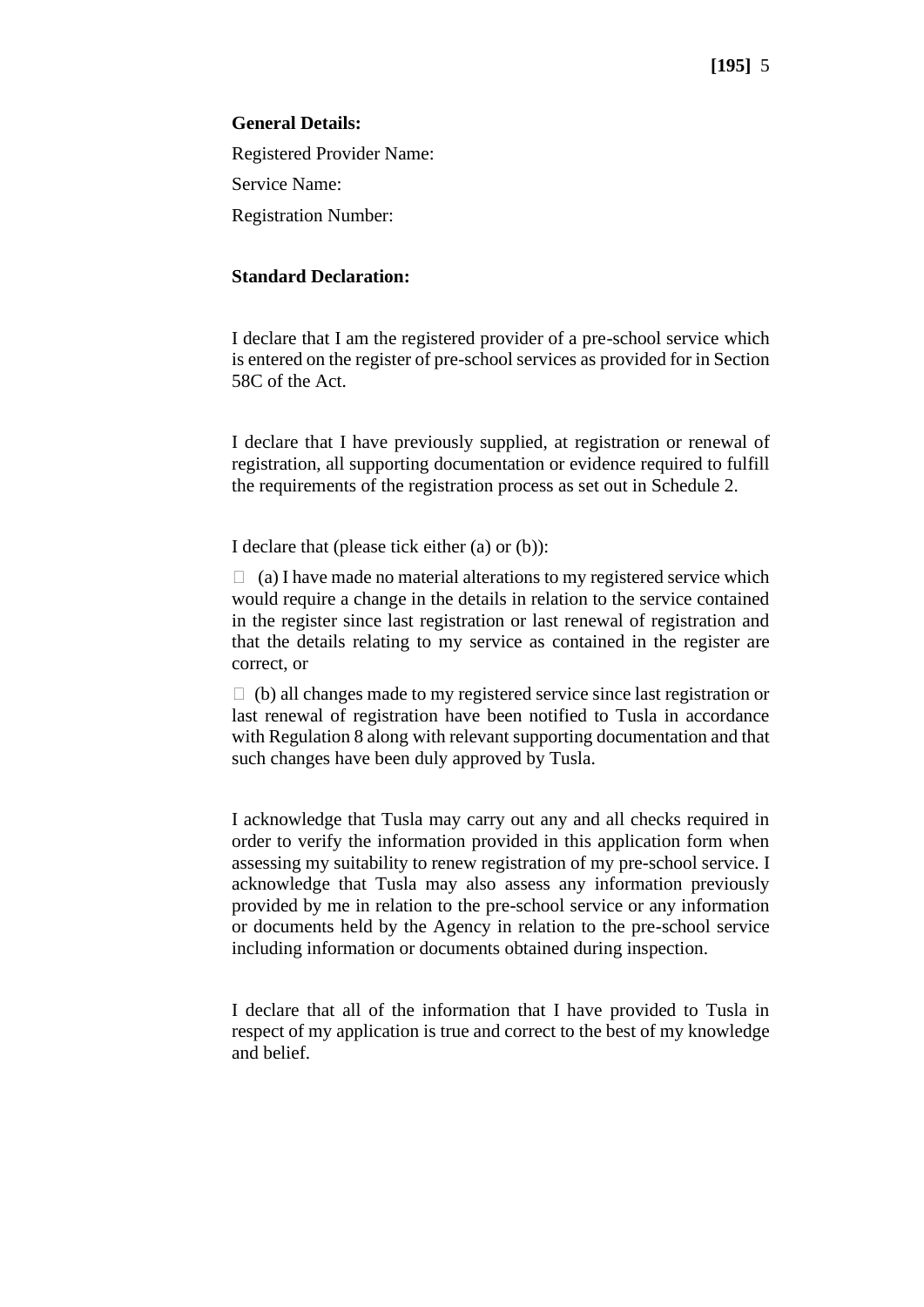A. The name below is that of the registered provider/s.

Name: \_\_\_\_\_\_\_\_\_\_\_\_\_\_\_\_\_\_ Signature: \_\_\_\_\_\_\_\_\_\_\_\_\_\_\_\_\_\_\_\_\_\_\_\_

Name: \_\_\_\_\_\_\_\_\_\_\_\_\_\_\_\_\_\_ Signature: \_\_\_\_\_\_\_\_\_\_\_\_\_\_\_\_\_\_\_\_\_\_\_\_

B. Where Registered Provider has authorised another party to make declaration:

Status of Signatory: \_\_\_\_\_\_\_\_\_\_\_\_\_\_\_\_\_\_\_\_\_\_\_\_\_\_\_\_\_\_\_\_\_\_\_\_\_\_\_\_

(for example, Individual, director, chairperson)

Name: \_\_\_\_\_\_\_\_\_\_\_\_\_\_\_\_\_\_ Signature: \_\_\_\_\_\_\_\_\_\_\_\_\_\_\_\_\_\_\_\_\_\_\_\_

Date: \_\_\_\_\_\_\_\_\_\_\_\_\_\_\_\_\_\_\_\_\_\_\_\_\_\_\_\_\_\_\_"



GIVEN under the Official Seal of the Minister for Children, Equality, Disability, Integration, and Youth, 26 April, 2022.

RODERIC O'GORMAN,

Minister for Children, Equality, Disability, Integration and Youth.